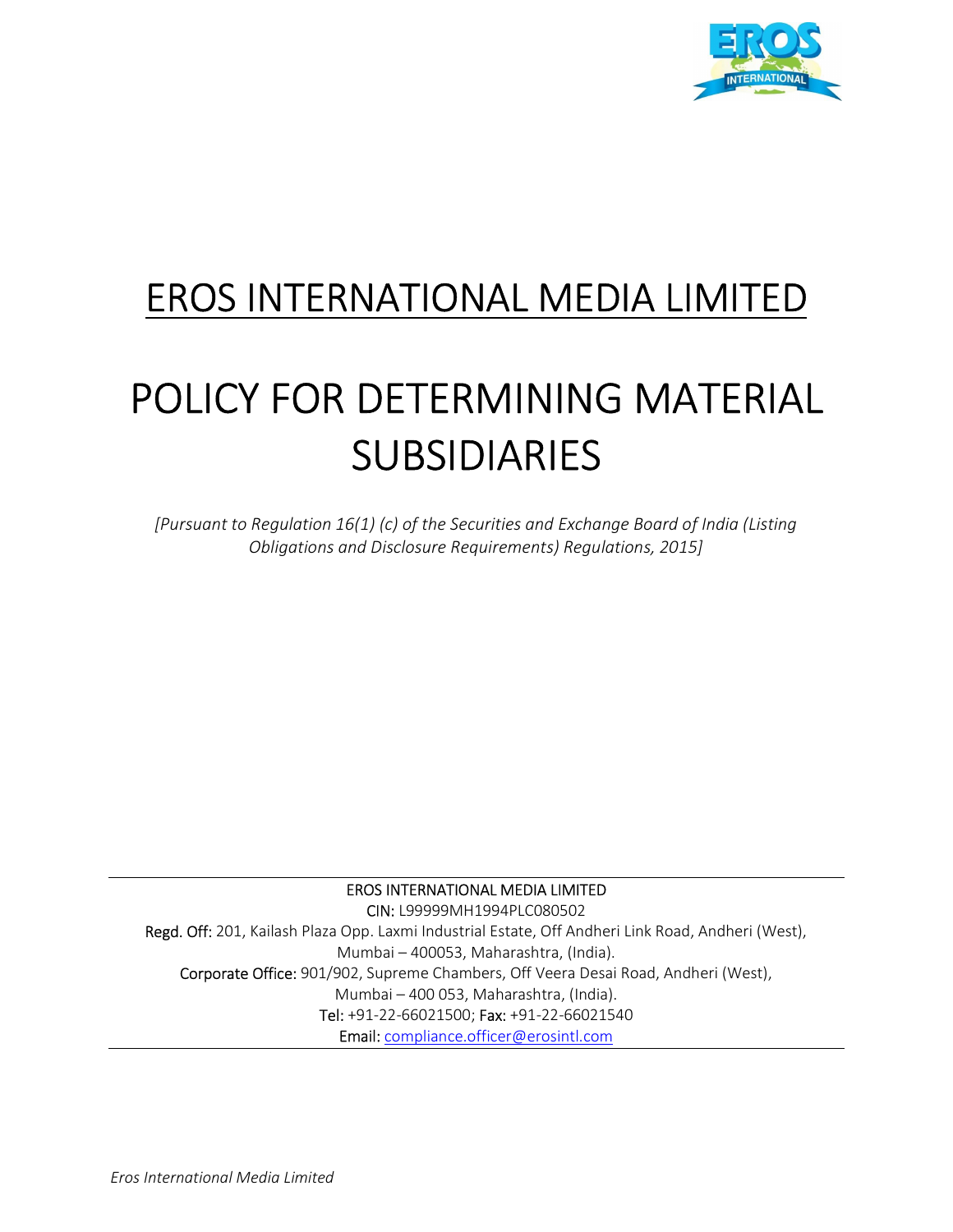

# EROS INTERNATIONAL MEDIA LIMITED POLICY FOR DETERMINING MATERIAL SUBSIDIARIES

[Pursuant to Regulation 16(1) (c) of the Securities and Exchange Board of India (Listing Obligations and Disclosure Requirements) Regulations, 2015]

# 1. INTRODUCTION

#### 1.1 Preamble

With the view to ensure compliance with the recent regulatory developments regarding material subsidiaries, the Board of Directors (the "Board") of Eros Media International Limited (the "Company") has adopted this Policy for Determining Material Subsidiaries (this "Policy") upon the recommendation of the Audit Committee. This Policy includes the process of Determination of Material Subsidiaries in compliance with the regulatory requirements. Amendments to this Policy shall be considered by the Board based on the recommendations made by the Audit Committee from time to time and shall be in accordance to and in compliance with the provisions of the Companies Act, 2013 (the "Act"), and the SEBI (Listing Obligations and Disclosure Requirements) Regulations, 2015 ("Listing Regulations"), as may be amended from time to time.

#### 1.2 Objective

This Policy is adopted to determine the "Material Subsidiary (ies) of the Company" and to provide the Governance Framework for such Subsidiary(ies). In determining whether or not a subsidiary of the Company is or has become a Material Subsidiary, the Company shall follow this Policy and the applicable provisions of the Listing Regulations. Where there is a conflict between this Policy and the Listing Regulations, the provisions of the Listing Regulations shall prevail in making such determination.

#### 2. DEFINITIONS

- 2.1 "Act" means the Companies Act, 2013, to the extent notified and the Companies Act, 1956, to the extent in force and rules made there under as amended from time to time.
- 2.2 "Audit Committee" means Audit Committee constituted by the Board of Directors of the Company under the provisions of Listing Regulations and the Act, as may be amended from time to time.
- 2.3 "Independent Director" shall mean an Independent Director of the Company who satisfies the criteria of Independence under the Act, & Listing Regulations, as may be amended from time to time.
- 2.4 "Listing Regulations" means the Securities and Exchange Board of India (Listing Obligations and Disclosure Requirements) Regulations, 2015, as may be amended and modified from time to time.
- 2.5 "Listed Company" or "the Company" means Eros International Media Limited.
- 2.6 "Material Subsidiary" shall have the meaning as defined in Regulation  $16(1)(c)$  of the Listing Regulations, pursuant to which a material subsidiary means a subsidiary, whose income or net worth exceeds 10% (ten percent) of the consolidated income or net worth respectively, of the Company and its subsidiaries in the immediately preceding accounting year.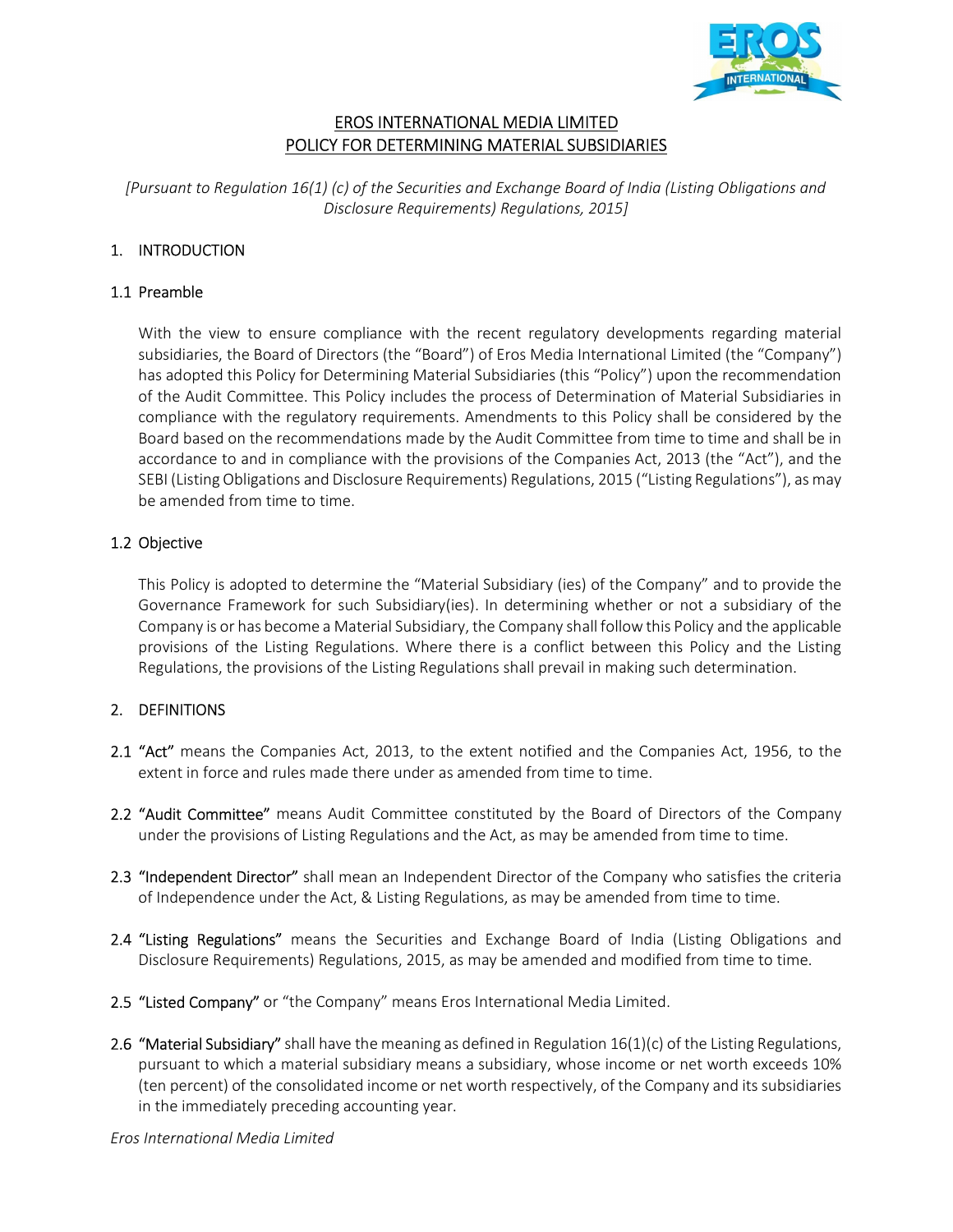

However, for the purpose of Regulation 24(1) of Listing Regulations the term "Material Subsidiary" shall mean unlisted subsidiary, whose income or net worth exceeds 20% (twenty per cent) of the consolidated income or net worth respectively, of the listed company and its subsidiaries in the immediately preceding accounting year.

- 2.7 "Significant Transaction or Arrangement" shall mean any individual transaction or arrangement that exceeds or is likely to exceed 10% (ten per cent) of the total revenues or total expenses or total assets or total liabilities, as the case may be, of the unlisted subsidiary for the immediately preceding accounting year.
- 2.8 "Subsidiary Company" or "Subsidiary" shall have the same meaning as defined in Section 2(87) of the Act.

Any other term not defined herein shall have the same meaning as defined in the Act /Listing Regulations, Securities Contracts (Regulation) Act, 1956 or any other applicable law or regulation.

#### 3. POLICY

- 3.1 The Audit Committee shall review the financial statements of all Subsidiary Companies and in particular, the investments made by the Unlisted Subsidiary Companies (including the unlisted Material Subsidiary(ies)).
- 3.2 The minutes of the Board Meetings of the Unlisted Subsidiary Companies (including the unlisted Material Subsidiary(ies)) shall be placed at the Board Meeting of the Company. The management of the unlisted Material Subsidiary(ies) shall periodically bring to the attention of the Board of Directors of the Company, a statement of all Significant Transactions and Arrangements entered into by the unlisted subsidiary companies.
- 3.3 The Company shall disclose all events or information to the Stock Exchanges as covered under Regulation 30 of Listing Regulations with respect to Material Subsidiaries.
- **3.4** The Company shall not dispose of shares in its Material Subsidiary which would reduce its shareholding (either on its own or together with other subsidiaries) to less than 50% (fifty per cent) or cease the exercise of control over the subsidiary without passing a special resolution in its general meeting except in cases where such divestment is made under a scheme of arrangement duly approved by a Court/Tribunal or under a resolution plan duly approved under Section 31 of the Insolvency Code and such an event is disclosed to the recognized stock exchanges within 1 (one) day of the resolution plan being approved.
- 3.5 Selling, disposing and leasing of assets (other than licensing of film rights) amounting to more than 20% (twenty percent) of the assets of the Material Subsidiary on an aggregate basis during a financial year shall require prior approval of shareholders of the Company by way of special resolution, unless the sale/disposal/lease is made under a scheme of arrangement duly approved by a Court/Tribunal or under a resolution plan duly approved under Section 31 of the Insolvency Code and such an event is disclosed to the recognized stock exchanges within 1 (one) day of the resolution plan being approved.